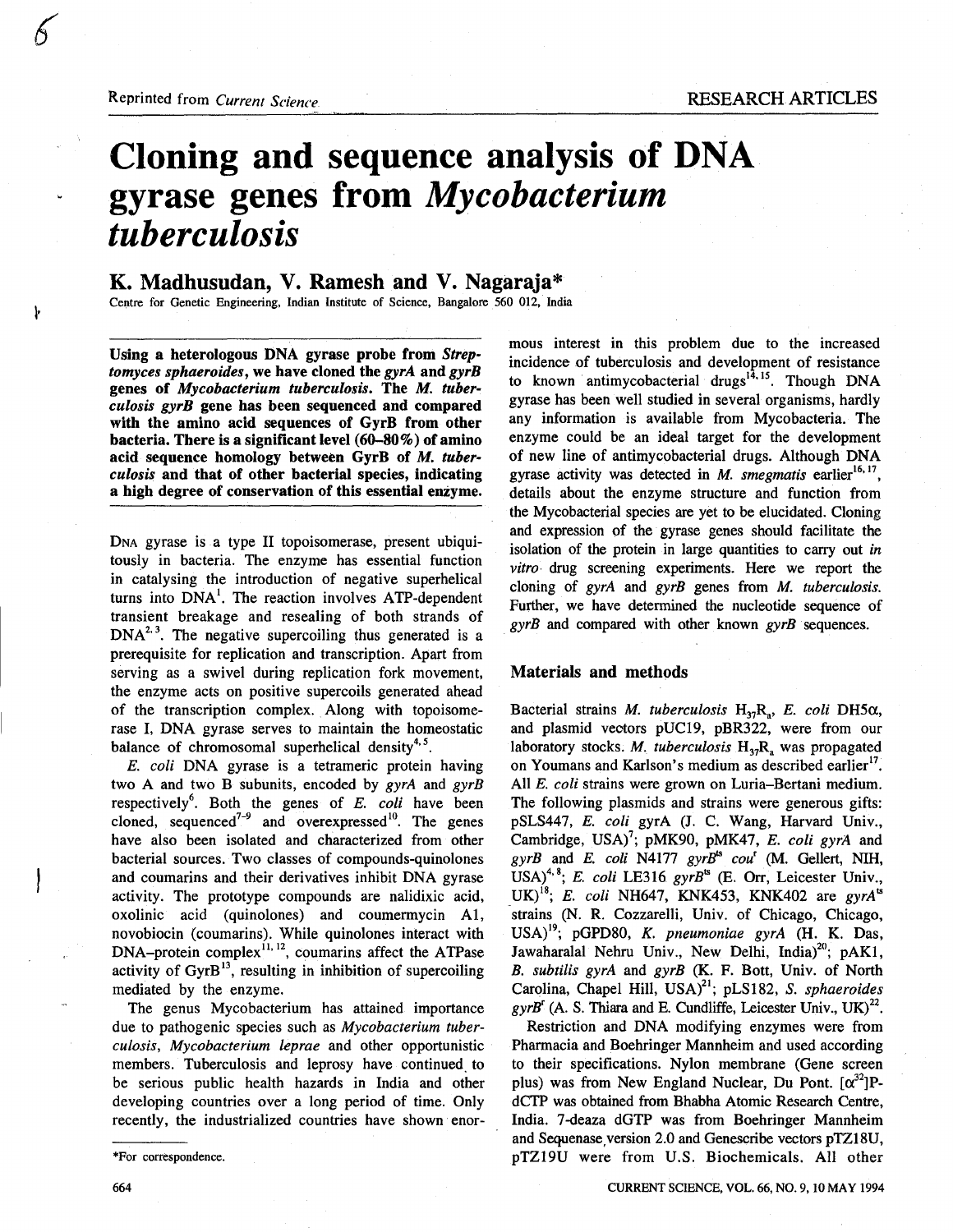reagents were purchased from Sigma Chemical Co.

### Isolation of genomic DNA and other DNA manipulations

Genomic DNA from *M. tuberculosis*  $H_{37}R_{a}$  was isolated by the method of Srivastava et  $al$ <sup>23</sup>. Briefly, the bacterial pellet was treated with lysozyme in GTE (Glucose 50 mM; Tris HCl pH  $8.0$ ,  $25$  mM; EDTA  $10$  mM) containing  $0.1\%$  Tween 80 at 37°C for 3 to 4 h and incubated with proteinase K  $(100 \mu g/ml)$  at  $60^{\circ}$ C for 2 h in presence of 1% SDS. After phenol and chloroform extractions the genomic DNA was precipitated with ethanol, spooled and dissolved in TE (Tris. HCl pH 8.0,  $10 \text{ mM}$ ; EDTA  $0.1 \text{ mM}$ ). RNase A digestion was followed by cetyl triethyl ammonium bromide treat $ment<sup>24</sup>$  and phenol, chloroform extractions. DNA was spooled out after adding ethanol, air dried and dissolved in TE.

#### Southern analysis of genomic DNA

Genomic DNA  $(2 \mu g)$  was digested completely with several restriction enzymes, such as BamHI, EcoRI and BgIII. The digested DNA was electrophoresed in  $0.8\%$ agarose (4-5V/cm) and transferred on to nylon membrane in presence of alkali. This blot was prehybridized for  $4-6$  h and then hybridized with radiolabelled 2.2 kb BamHI fragment carrying S. sphaeroides gyrB' gene for 12-24h. The experimental details were as described in Sambrook et  $al.^{25}$ .

#### Isolation of positive clone by colony hybridization

The DNA was electroeluted from the region of the signal and ligated to EcoRI digested, dephosphorylated pBR322. The transformants in E. coli DH5 $\alpha$  were transferred on to nitrocellulose circles and hybridization was performed as described above. The colonies were screened and the positive clones were isolated and reanalysed by Southern hybridization<sup>25</sup>.

#### DNA sequence determination

Different restriction enzyme fragments were subcloned into Genescribe vectors (pTZ18U and pTZ19U) to prepare ssDNA templates. Sequencing reactions were carried out following supplier's manual and the products were resolved on 6% Urea PAGE. The DNA sequence was analysed using UWGCG software, at the Distributed Information Centre, Indian Institute of Science. The sequence information has been communicated to EMBL Data Library.

#### Results and discussion

We have used different strategies to clone the DNA gyrase genes from M. tuberculosis. The genomic libraries of M. tuberculosis were prepared in pUC19 and pBR322 using different restriction enzymes. The libraries were transformed into temperature-sensitive  $gyrA$  and  $gyrB$ strains of E.  $col^{r, 10, 19}$  to obtain functionally complementing clones. This approach did not yield positive results. Probing the genomic DNA with gyrase genes of E.  $\text{coll}^{4,7,\overline{8}}$  B. subtilis<sup>21</sup> and K. pneumoniae<sup>20</sup> also did not give hybridization signals in spite of several attempts using different conditions. The failure of these heterologous probing experiments could be due to the vast difference in the G + C content of the probes ( $\approx$  50%) to that of Mycobacteria ( $\approx$  70%). Hence, we used the cloned  $gyrB^r$  gene<sup>22</sup> (a generous gift of A. S. Thiara and E. Cundliffe) of S. sphaeroides, a  $G + C$  rich organism closely related to Mycobacteria.

Southern hybridization of chromosomal DNA isolated from *M. tuberculosis*  $H_{37}R_a$  with *S. sphaeroides gyrB<sup>t</sup>* gene probe is shown in Figure 1. Single hybridizing fragment of different sizes was seen in each lane except



Figure 1. Southern analysis of M. tuberculosis H37Ra DNA. The details of the experiment are given in Methods . DNA was digested with BamHI (lane 1), Pstl (lane 2), EcoRI (lane 3) and Bglll (lane 4). Sizes of the Lambda DNA-HindIII fragments are indicated.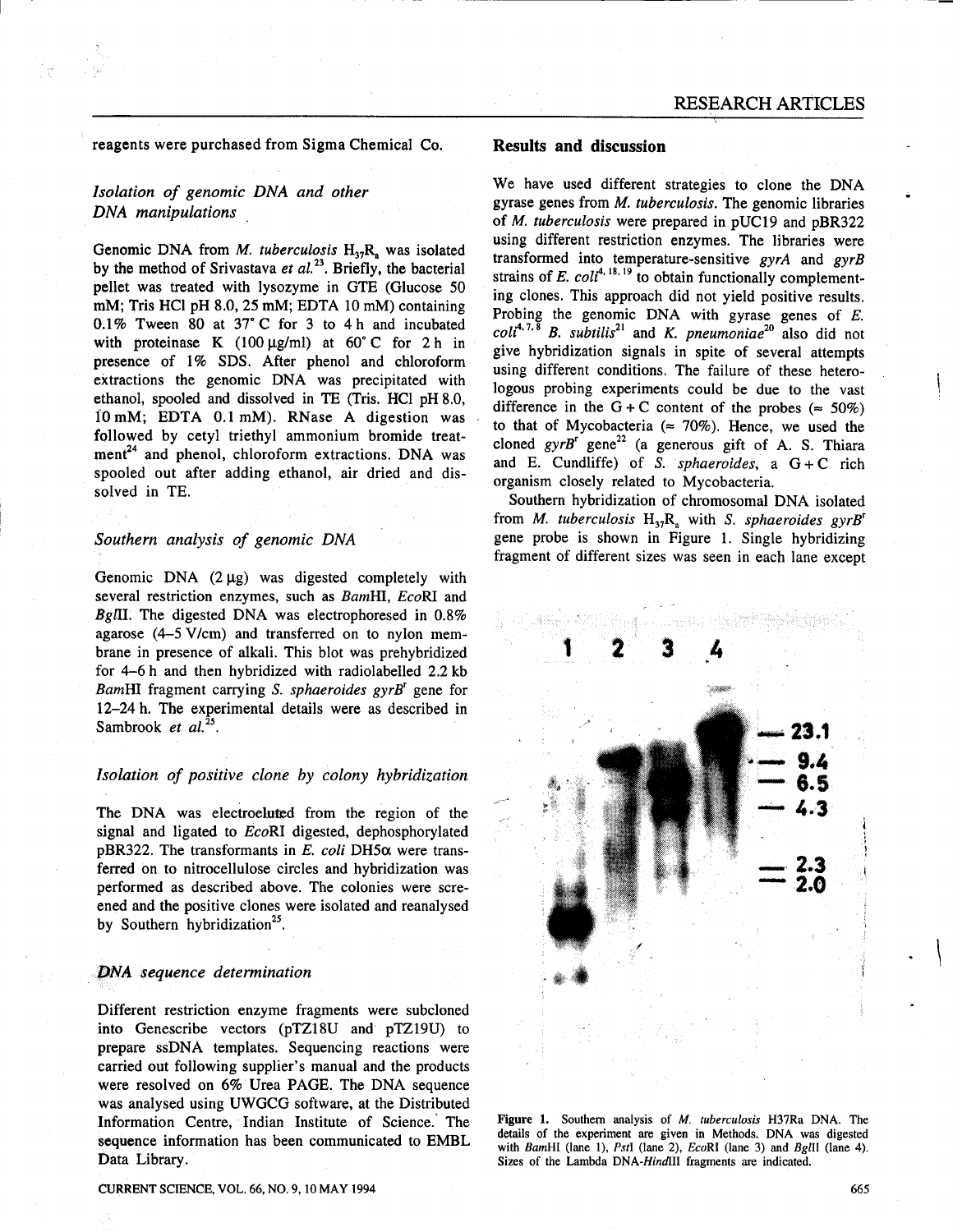$\mathbb{R}^n$ 

in EcoRI lane where two fragments 6.2 kb and 4.2 kb hybridized to the probe. DNA from  $EcoRI$  lane in the region corresponding to 6.2 kb and 4.2 kb was eluted and cloned into plasmid pBR322 . Bacterial colonies harbouring these recombinant plasmids containing gyrB<sup>"</sup> hybridizable fragments were then picked up by colony hybridization with the same probe. Several recombinant plasmids were isolated and screened again by Southern hybridization to obtain pMN13R and pMN6R of sizes 6 .2 kb and 4.2 kb respectively . The contiguous arrangement of these 6.2 kb and 4.2 kb fragments in the genome was confirmed by subsequent Southern analysis of genomic DNA using several restriction enzymes. The plasmids were digested with several restriction enzymes to obtain the restriction map. The combined restriction map of pMN13R and pMN6R is given in Figure 2. Enzymes such as BamHI, Smal, SacII, PvuII have multiple sites. This information was used to generate smaller subclones for sequencing. The  $gyrB$  gene was located by hybridizing the DNA from different subclones with the probe. The location of gyrA was identified by partial sequencing of plasmid pMN6R. We have determined the complete nucleotide sequence of gyrB gene by sequencing about 5.0 kb region of the cloned region. The sequencing strategy will be described in detail elsewhere . Sequence data obtained from double-stranded DNA sequencing were ambiguous. We therefore resorted to make single-stranded templates and use 7-deaza dGTP to relieve GC compressions. This modification provided unambiguous sequence data . Analysis of the sequence revealed the presence of an ORF of 714 amino acids (Figure 3) . Examination of the derived amino acid sequence indicates the presence of several potential start codons and the exact N-terminus of the protein is not determined at this stage. Comparison of this derived amino acid sequence to known DNA GyrB subunit amino acid sequences using GAP (GCG software) showed a high degree of homology . At the amino acid level, the sequence shows about  $55\%$  identity and greater than 70% homology to E. coli GyrB subunit. DNA sequence comparison indicated poor homology between the gyrB genes of E. coli and M. tuberculosis. This result is not surprising considering the difference in the  $G + C$  content of these two unrelated species . However, the gene shows about 80% homology at the amino acid level and greater RESEARCH ARTICLES



Figure 2. Restriction map of the cloned region. A contiguous stretch of 10 .4 kb from plasmids pMN13R and pMN6R is shown . The location and orientation of both genes are indicated by the arrow mark . Abbreviations: B, BsiWI; E, EcoRI; H, Hpal; K, KpnI; P, PsiI; Sa, SacI and Sm, Smal.

| 1 NG KNE ARRS A LAPDHG T V V C D P L R R L N R N H . |  |  |  |  |  |  |  |  |  |  |                                                             |  |  |  |  |                                                             |
|------------------------------------------------------|--|--|--|--|--|--|--|--|--|--|-------------------------------------------------------------|--|--|--|--|-------------------------------------------------------------|
| 31                                                   |  |  |  |  |  |  |  |  |  |  | A T P E E S I R I V A A Q K K K A Q D E Y G A A S I T I L E |  |  |  |  |                                                             |
| 61                                                   |  |  |  |  |  |  |  |  |  |  | G L E A V R K R P G M Y I G S T G E R G L H H L I W E V V D |  |  |  |  |                                                             |
| 91                                                   |  |  |  |  |  |  |  |  |  |  | N A V D E A M A G Y A T T V N V V L L E D G G V E V A D D G |  |  |  |  |                                                             |
| 121                                                  |  |  |  |  |  |  |  |  |  |  | R G I P V A T H A S G I P T V D V V M T Q L H A G G K F D S |  |  |  |  |                                                             |
| 151                                                  |  |  |  |  |  |  |  |  |  |  | DAYAIS G G L H G V G V S V V N A L S T R L E V E I K R      |  |  |  |  |                                                             |
| 181                                                  |  |  |  |  |  |  |  |  |  |  | D G Y E W S Q V Y E K S E P L G L K Q G A P T K K T G S T V |  |  |  |  |                                                             |
| 211                                                  |  |  |  |  |  |  |  |  |  |  | R F W A D P A V F E T T E Y D F E T V A R R L Q E M A F L N |  |  |  |  |                                                             |
| 241                                                  |  |  |  |  |  |  |  |  |  |  | K G L T I N L T D E R V T Q D E V V D E V V S D V A E A P K |  |  |  |  |                                                             |
| 271                                                  |  |  |  |  |  |  |  |  |  |  | SA SERA A E STAPHKVKSRTFHYPGGLVDFV                          |  |  |  |  |                                                             |
| 301                                                  |  |  |  |  |  |  |  |  |  |  | K H I N R T K N A I H S S I V D F S G K G T G H E V E I A M |  |  |  |  |                                                             |
| 331                                                  |  |  |  |  |  |  |  |  |  |  | Q W N A G Y S E S V H T F A N T I N T H E G G T H E E G F R |  |  |  |  |                                                             |
| 361                                                  |  |  |  |  |  |  |  |  |  |  | S A L T S V V N K Y A K D R K L L K D K D P N L T G D D I R |  |  |  |  |                                                             |
| 391                                                  |  |  |  |  |  |  |  |  |  |  |                                                             |  |  |  |  | E G L A A V I S V K V S E P Q F E G Q T K T K L G N T E V K |
| 421                                                  |  |  |  |  |  |  |  |  |  |  | S F V O K V C N E Q L T H W F E A N P T D A K V V V N K A V |  |  |  |  |                                                             |
| 451                                                  |  |  |  |  |  |  |  |  |  |  |                                                             |  |  |  |  | S S A Q A R I A A R K A R E L V R R K S A T D I G G L P G K |
| 481                                                  |  |  |  |  |  |  |  |  |  |  | L A D C R S T D P R K S E L Y V V E G D S A G G S A K S G R |  |  |  |  |                                                             |
| 511                                                  |  |  |  |  |  |  |  |  |  |  |                                                             |  |  |  |  | D S M F Q A I L P L R G K I I N V E K A R I D R V L K N T E |
| 541                                                  |  |  |  |  |  |  |  |  |  |  | V Q A I I T A L G T G I H D E F D I G K L R Y H K I V L M A |  |  |  |  |                                                             |
| 571                                                  |  |  |  |  |  |  |  |  |  |  |                                                             |  |  |  |  | D A D V D G Q H I S T L L L T L L F R F M R P L I E N G H V |
| 601.                                                 |  |  |  |  |  |  |  |  |  |  |                                                             |  |  |  |  | F L A O P P L Y K L K W O R S D P E F A Y S D R E R D G L L |
| 631                                                  |  |  |  |  |  |  |  |  |  |  |                                                             |  |  |  |  | E A G L K A G K K I N K E D G I Q R Y K G L G E M D A K E L |
| 661                                                  |  |  |  |  |  |  |  |  |  |  |                                                             |  |  |  |  | WETTMDPS VR VL R Q V T L D D A A A A D E L F S I L          |
| 691.                                                 |  |  |  |  |  |  |  |  |  |  | MGEDVDARRSFITRNAKDVRFLDV*                                   |  |  |  |  |                                                             |

Figure 3. The derived amino-acid sequence of  $gyrB$  of *M. tuberculosis.* Potential translational starts are indicated by dots.

than 70% DNA sequence homology to S. sphaeroides gyrB gene.

Next, we aligned one of the most conserved regions amongst the known GyrB proteins. This region includes Lys-103 and Tyr-109 residues of  $E$ . coli GyrB which contribute to the ATP- binding pocket<sup>26</sup>. The conservation to near identity of this 27 amino acid stretch reflects the importance of this region in the structure and function of the protein across diverse bacterial genera (Figure 4). It should be noted here that crystal structure studies of the N-terminal fragment of E. coli DNA GyrB protein,

| 137<br>M.tuberculosis VVNTQLHAGGKFDSDAYAISGGLHGV |                                                             |  |  |  |  |  |  |  |  |  |  |  |  |  |
|--------------------------------------------------|-------------------------------------------------------------|--|--|--|--|--|--|--|--|--|--|--|--|--|
| E.coli                                           | 93<br>VIMTVLHAGGKFDDNSYKVSGGLHGV                            |  |  |  |  |  |  |  |  |  |  |  |  |  |
| <b>B.subtilis</b>                                | 95<br>VIMTVLHAGGKFDGSGYKVSGGLHGV                            |  |  |  |  |  |  |  |  |  |  |  |  |  |
| M.pneumoniae                                     | 97<br>′TVFTVLHAGGKFDNDSYKVSGGLHGV                           |  |  |  |  |  |  |  |  |  |  |  |  |  |
| P. putida                                        | 95<br>VIMTVLHAGGKFDDNSYKVSGGLHGV                            |  |  |  |  |  |  |  |  |  |  |  |  |  |
| P.mirabilis                                      | 93<br>  V I M T V L H A G G K F D D N S Y K V S G G L H G V |  |  |  |  |  |  |  |  |  |  |  |  |  |
| N. gonorrhoeae                                   | 97<br>- VIMTVLHAGGKFDNNSYKISGGLHGV                          |  |  |  |  |  |  |  |  |  |  |  |  |  |
| 114<br>S.sphaeroides VVLTVLHAGGKFGGGGYSVSGGLHGV  |                                                             |  |  |  |  |  |  |  |  |  |  |  |  |  |

Figure 4. Alignment of the conserved N-terminus region of different GyrB proteins.